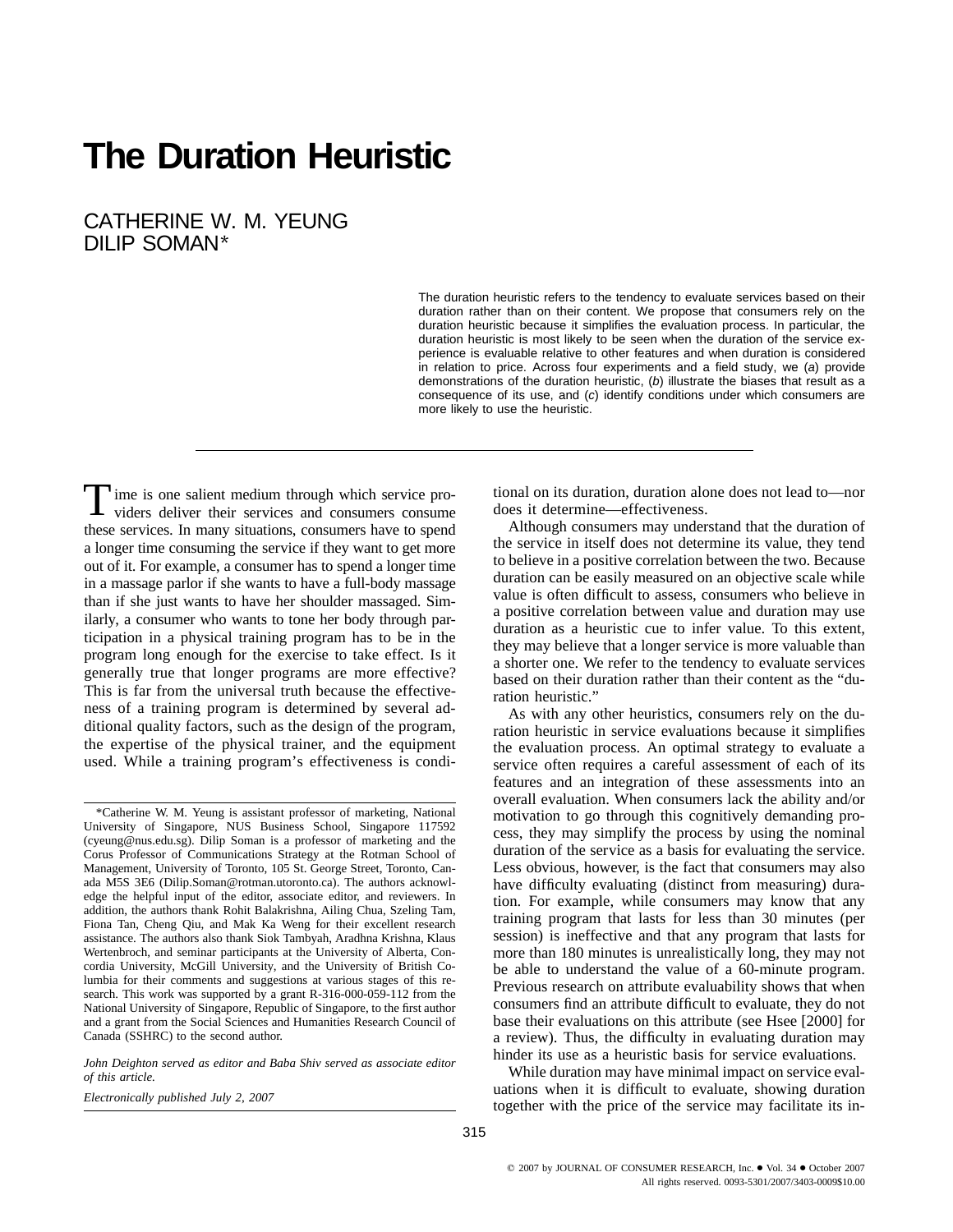fluence on service evaluations. Specifically, showing duration with price prompts consumers to evaluate the service's value for money. Previous research shows that the evaluation of an option's value for money is often made based on its economic value, independent of the amount of benefit one can derive from the consumption of the option itself (Hsee 1999; Thaler 1985). Therefore, even if consumers have no insights as to how much benefit they can obtain from a given service duration, they can still use duration as a basis for evaluating its value for money and, subsequently, for evaluating the service.

In this research, we provide empirical evidence for the above propositions. Specifically, we demonstrate how (low) duration evaluability moderates the effect of duration on service evaluations. Further, when duration evaluability is low and consumers are unlikely to use the duration heuristic, we demonstrate that price information facilitates the use of duration as a basis for evaluations. We also identify biases that may result as a consequence of the use of the heuristic.

The rest of this article is organized as follows. We first review the relevant research on heuristics and the underlying rationale behind these heuristics. We apply this rationale to the present research and derive the duration heuristic hypothesis. We then identify conditions under which consumers are likely to use the heuristic and develop predictions concerning the biases that result as a consequence of its use. Finally, we present four laboratory experiments and one field study that support these predictions.

# **THE DURATION HEURISTIC**

#### The Duration Heuristic as an Inference Process

For many services (e.g., fitness programs, coaching, and physical therapy), duration is a carrier of value. In particular, a greater benefit can accrue when the service is consumed over a longer duration. However, consumers may also assume that they will end up getting more benefits from a service when the service lasts for a longer duration. To facilitate the illustration of this distinction, consider a fitness program as an example. While it is generally true that if one wants to "achieve a higher fitness goal" (event *X*), one has to "participate in a physical training program that lasts for a longer duration" (event *Y* ), consumers also tend to believe that if one "participates in a physical training program that lasts for a longer duration" (event *Y* ), s/he will be able to "achieve a higher fitness goal" (event *X*). This is a reflection of a more general disposition to treat conditional relations between events as biconditional and, therefore, to infer that if one event *X* implies another event *Y*, then *Y* also implies *X* as well (see Wyer and Srull 1989, chap. 9).

Other heuristics that exemplify the disposition to treat conditional relations between events as biconditional include the representativeness heuristic (Kahneman and Tversky 1972), the availability heuristic (Tversky and Kahneman 1973), and the simulation heuristic (Kahneman and Tversky 1982). The representativeness heuristic refers to the tendency whereby when people believe members of a particular social category have certain attributes, they infer that people who have these attributes belong to that category. For example, when individuals believe that businessmen in general are sociable (that *X* is *Y*), they then infer that people who are sociable are likely to be businessmen (that *Y* is *X*) and that people who are not sociable are unlikely to be businessmen (that not-*Y* is not-*X*). The availability heuristic is another manifestation of this inference process. It refers to the tendency whereby people infer higher frequency and probability of occurrence when examples are easy rather than difficult to bring to mind. In other words, people assume a biconditional relation between the frequency of occurrence of an event and the ease of remembering this event. To elaborate, because people believe that if a stimulus occurs very frequently, it will be easy to remember (*X* implies *Y*), so they also infer that if a stimulus is easy to remember, it must be typical and has occurred very frequently (*Y* implies *X*), and that if a stimulus is difficult to remember, it cannot be typical (not-*Y* implies not-*X*).

As discussed earlier, although a service's value is conditional on its duration, duration alone does not lead to, nor does it determine, its value. However, if consumers treat the conditional relation between duration and value as biconditional, they may use duration as a basis to infer value and evaluate longer services more favorably than shorter ones. We refer to the tendency to evaluate services based on their duration rather than on their content as the "duration heuristic."

**H1:** When consumers use duration as a heuristic basis for service evaluation, service evaluation is biased in favor of longer duration.

# Duration as a Heuristic Cue: How Evaluable Is It?

Heuristic cues from which people draw their inferences are supposed to be easy to interpret and evaluate (Hogarth 1981). For example, the heuristic cue in the representativeness heuristic—the presence or absence of an attribute—is easy to evaluate because there are only two alternate values (i.e., present or absence) and people know the meaning of each value (see Hsee [2000] for a discussion of the concept of "evaluability" and factors that determine the evaluability of an attribute). Similarly, the heuristic cue in the availability heuristic—the experienced ease or difficulty of recall or thought generation—is a subjective experience of memory retrieval and is therefore interpretable in its own right. In this case, individuals can easily draw inferences based on the cue.

In order to assess how easily duration can be used as a cue, we draw on research on attribute evaluability (Hsee 2000; Hsee et al. 1999). An attribute is hard to evaluate if the decision maker does not have much knowledge about that attribute's effective range, neutral reference point, and value distribution. For most consumers, duration has exactly these characteristics. For instance, the duration of physical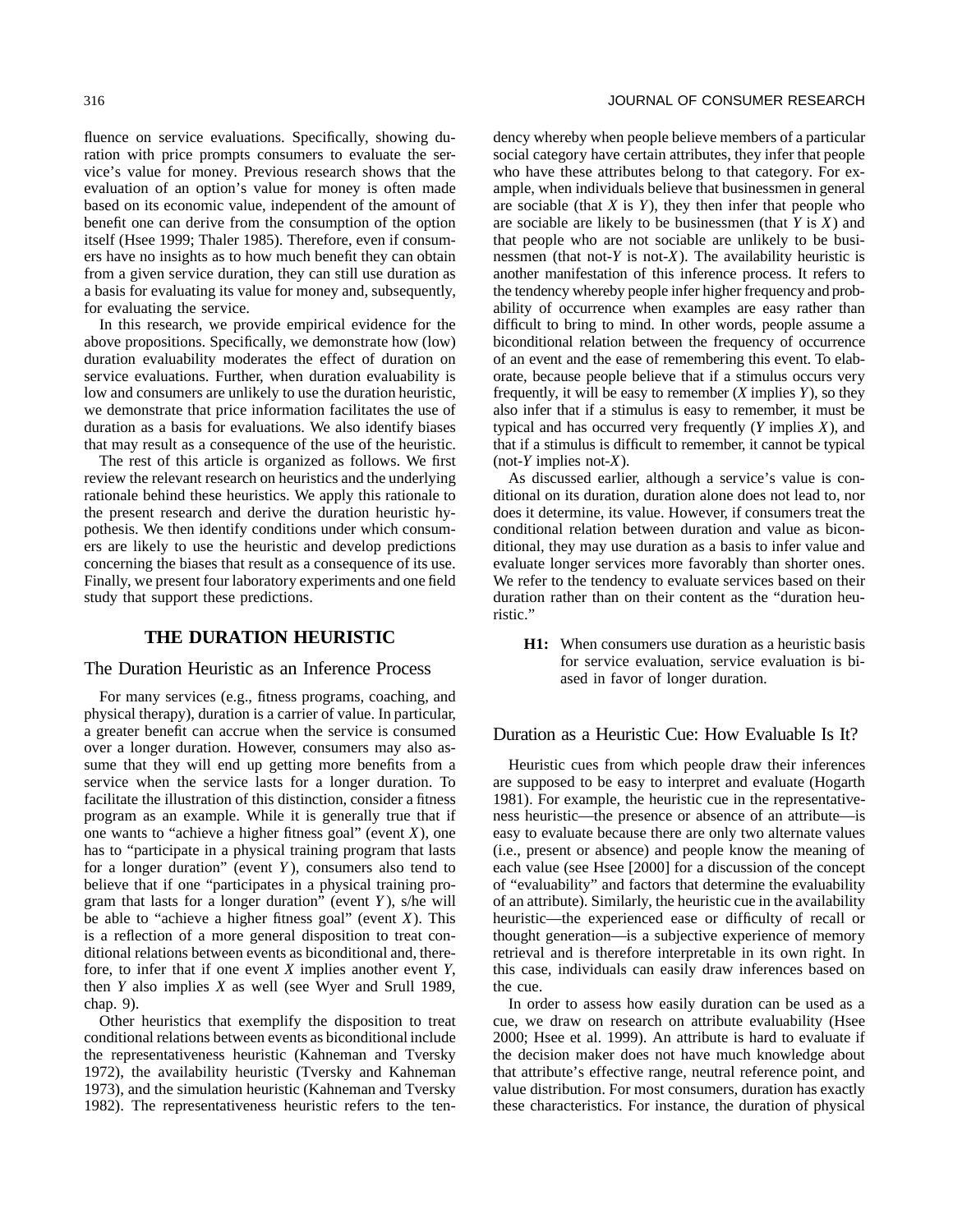training programs can vary from 30 to 180 minutes. Consumers may know that any duration less than 30 minutes will be ineffective and any duration more than 180 minutes will be unrealistic and that, within the effective range, a longer duration is better than a shorter duration. However, they may not know how to interpret the desirability of a particular value of duration within the range. Specifically, a consumer who evaluates a 60-minute program may not know how much she can achieve in the 60-minute duration and the effectiveness of such a program. If she has knowledge about the duration of other programs, or if she has participated in a physical training program before, she may be able to decide whether the 60-minute duration is relatively short, relatively long, or just right. Without this knowledge, however, it would be difficult to evaluate the 60-minute duration, and this difficulty may hinder her use of duration as a heuristic cue.

While the use of the duration heuristic is unlikely when one has difficulty evaluating a specific value of duration, showing duration together with price information may facilitate the use of duration as a basis for service evaluation. To illustrate, suppose that the consumer we considered earlier now finds out that the 60-minute program costs \$80. With the price information available, the consumer can compute a "duration-to-cost" ratio—the higher this ratio, the more minutes of service she can get for each dollar paid, and the better the economic value of the transaction. Whether a transaction has good value for money or not is a prevalent consideration in decision making. Previous research shows that consumers have a "value-seeking" tendency and tend to look for the option that has the best value for money, regardless of whether they actually enjoy consuming that option or not (Hsee 1999). Accordingly, we suggest that even if consumers have no insight as to how much benefit they can obtain from a specific duration of service, they may still evaluate how good it is as a "deal" based on its duration-to-cost ratio. Hence, duration will have an impact on service evaluation through the computation of its duration-to-cost ratio.

In principle, an objective evaluation of a duration-to-cost ratio requires consumers to contrast it to those of other physical training programs available in the market. However, in the domain of monetary values, research suggests that consumers assess the value for money of a product by framing the benefit per dollar in the context of other products that the same amount could buy (Gourville 1998). Similarly, our consumer may contrast the duration-to-cost ratio with that of other consumption opportunities that they consider to be relevant as a basis for comparison. For example, if with \$80, the consumer could take a 2-hour yoga class, enjoy a 2-hour massage, or go for a 3-hour high tea, then the 60-minute physical training program would appear unattractive, because with the same amount of money, she will get a lesser quantity of benefit from the training program than from the other services that she typically consumes. The result of this comparison would obviously depend on what consumers consider to be relevant as a basis for comparison, and this consideration

would, in turn, depend on their consumption pattern. Our objective in this research, however, is not to examine the specifics of how and with what these comparisons are made but to illustrate that consumers can evaluate a duration-tocost ratio based on their own subjective perspective. More pertinently, while duration alone may have low evaluability, duration-to-cost ratio has high evaluability.

In contrast, consumers who do not know the price of the physical training program will not be prompted to consider the value for money of the program. As discussed earlier, their difficulty in interpreting the meaning of duration may hinder their use of duration as a basis of their evaluations. We thus hypothesize that:

**H2:** The duration heuristic is more likely to be used in service evaluation when consumers evaluate the duration of the service in relation to its price than when they evaluate the duration alone, independent of any price information. Hence, the effect of duration on service evaluation will be stronger in the former case than in the latter case.

# When Is Duration Not a Heuristic?

It is important to differentiate conceptually between consumers' consideration of duration as a heuristic cue to infer service benefit and their consideration of duration as a benefit in itself. Consider a bank consumer in a teller queue who would evaluate the service negatively if her wait time were long. She would not be using duration as a heuristic cue, but for the intrinsic value she gets from (short) duration. By contrast, suppose that the consumer is evaluating a consultation provided by the bank manager. In this case, the duration of the consultation is not a benefit in itself but a carrier of benefit. Therefore, it can be used as a heuristic cue to infer benefit (e.g., the quality of the consultation). In this article, our domain of investigation of the duration heuristic is this latter type of evaluation.

What happens if consumers apply the duration heuristic to an inappropriate domain? In this case, the heuristic backfires. For example, locksmiths should open locks as quickly as possible to relieve the agony of those locked out of their homes. These consumers should evaluate a locksmith's service more favorably if he takes a shorter time. However, consumers who rely on the duration heuristic may do the reverse—that is, they may evaluate the service more favorably when it takes a longer time than a shorter time. More generally, if consumers apply the duration heuristic in situations when a short duration itself is a benefit, their evaluations are likely to be biased. We next report the results of four experiments and a field study to test these hypotheses.

# **EXPERIMENT 1**

The objective of this experiment was to demonstrate the existence of the duration heuristic (hypothesis 1) and to test the prediction that the heuristic has a bigger effect on evaluations when consumers evaluate duration in relation to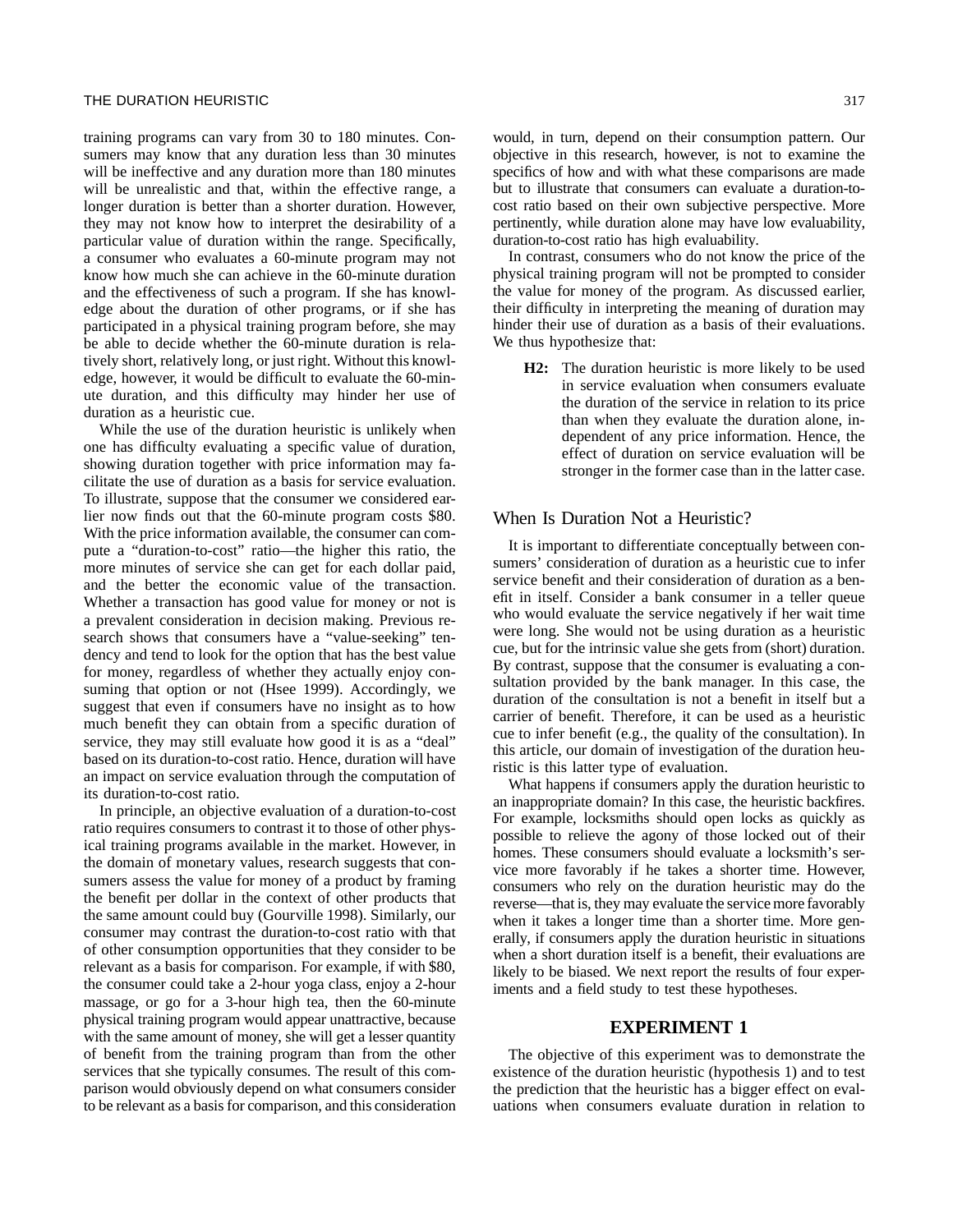price than when they evaluate the duration alone (hypothesis 2).

# Method

*Design and Participants.* We employed a 2 (duration of service episode: long vs. short)  $\times$  2 (price information: available vs. unavailable) between-participants factorial design. Participants were 97 undergraduates at the National University of Singapore who participated in exchange for course credit. We asked participants to evaluate a physical training program of which the nominal duration was framed as either longer (the "long duration" conditions) or shorter (the "short duration" conditions). The program's content was pitted against the nominal duration of the program so that the shorter program had relatively more favorable content. Participants under the "price information available" conditions also received price information on the program, whereas those under the "price information unavailable" conditions did not receive any price information.

*Procedure.* Participants were told that the study was concerned with how consumers evaluate physical training programs. They read about a program that "starts with a one-to-one personal training session conducted by a certified personal trainer, who can tailor the program to meet each customer's objective and develop a program based on his/ her personal goals. This is followed by a self-practice session in which the customer can practice and exercise at his/her own pace." Participants under the "long duration, price information available" condition continued to read that "each physical training program lasts for 2 hours and is priced at \$40," whereas those under the "long duration, price information unavailable" condition read only that "each physical training program lasts for 2 hours." All participants under the long duration condition then read the specific activities included in each session, listed in an itemized format as follows:

First 30 minutes: personal training session

Next 30 minutes: self-practice session

Next 60 minutes: you can cool down at the rest area and are entitled to use the steam and sauna facilities at our clubhouse. Please sign out when you leave the gymnasium.

The programs under the two "short duration" conditions were essentially the same, except that the 60-minutes time constraint on the use of clubhouse facilities was relaxed and was listed separately from our calculation of the duration of the program. Hence, the nominal duration became 1 hour (i.e., 30 minutes personal training session plus 30 minutes self-practice session). More specifically, participants under the "short duration, price information available" condition read that "each physical training program lasts for 1 hour and is priced at \$40," whereas those under the "short duration, price information unavailable" condition read about only the duration but not the price of the program. Participants then read about the specific activities as before, but now the last item read: "Afterwards, you can cool down at the rest area, and are entitled to use the steam and sauna facilities at our clubhouse."

In principle, the 1-hour program is better than the 2-hour program because the 1-hour program allows an unrestricted usage of the clubhouse facilities, but the 2-hour program imposes a restriction on the usage. However, if participants rely on the duration heuristic in evaluating the two programs, they should prefer the 2-hour program to the 1-hour program.

*Dependent Measures.* We asked participants under the "price information available" conditions to evaluate the attractiveness of the price and asked all participants to evaluate the attractiveness of the program, both on a scale from 1 (not at all) to 9 (very attractive). As a manipulation check, we asked them to evaluate the duration of the physical training program on a scale from 1 (short) to 9 (long).

# Results

*Manipulation Check.* Participants evaluated the duration of the program as longer when it was framed as a 2 hour program than when it was framed as a 1-hour program  $(M_L = 5.54 \text{ vs. } M_S = 3.43; F(1, 93) = 48.87; p < .001$ .<sup>1</sup> This difference did not depend on whether or not the participants knew the price of the program ( $p > .50$ ). Hence, the manipulation of duration was successful.

*Service Evaluation and Price Evaluation.* We predict that participants would be more likely to evaluate the program based on its duration if they could consider duration in relation to price than if they had to consider duration independent of any price information. An overall analysis yielded a significant interaction of duration and price information availability  $(F(1, 93) = 19.28; p < .01)$ . Consistent with our prediction, we found that duration influenced evaluation of the program when participants knew the price of the program ( $M_L = 6.44$  vs.  $M_s = 4.73$ ;  $F(1, 93) =$ 19.13;  $p < .01$ ). By contrast, when they did not know the price of the program, duration did not influence their evaluation of the program. Instead of using duration as a heuristic device to evaluate the program, these participants appeared to base their evaluations on the actual content of the program and evaluated the 2-hour program relatively less favorably  $(M_L = 5.08$  vs.  $M_S = 5.76$ ;  $F(1, 93) = 3.22$ ;  $p < .05$ , directional).

Only participants who received price information were asked to evaluate the price of the program. These participants evaluated the price as more attractive when the program lasted for 2 hours ( $M = 5.86$ ) than when it lasted for 1 hour  $(M = 4.95; F(1, 45) = 6.78; p = .01)$ . This was consistent with the findings on the evaluation of the program.

<sup>&</sup>lt;sup>1</sup>For subscripts,  $L = \text{long}$  and  $S = \text{short}$ .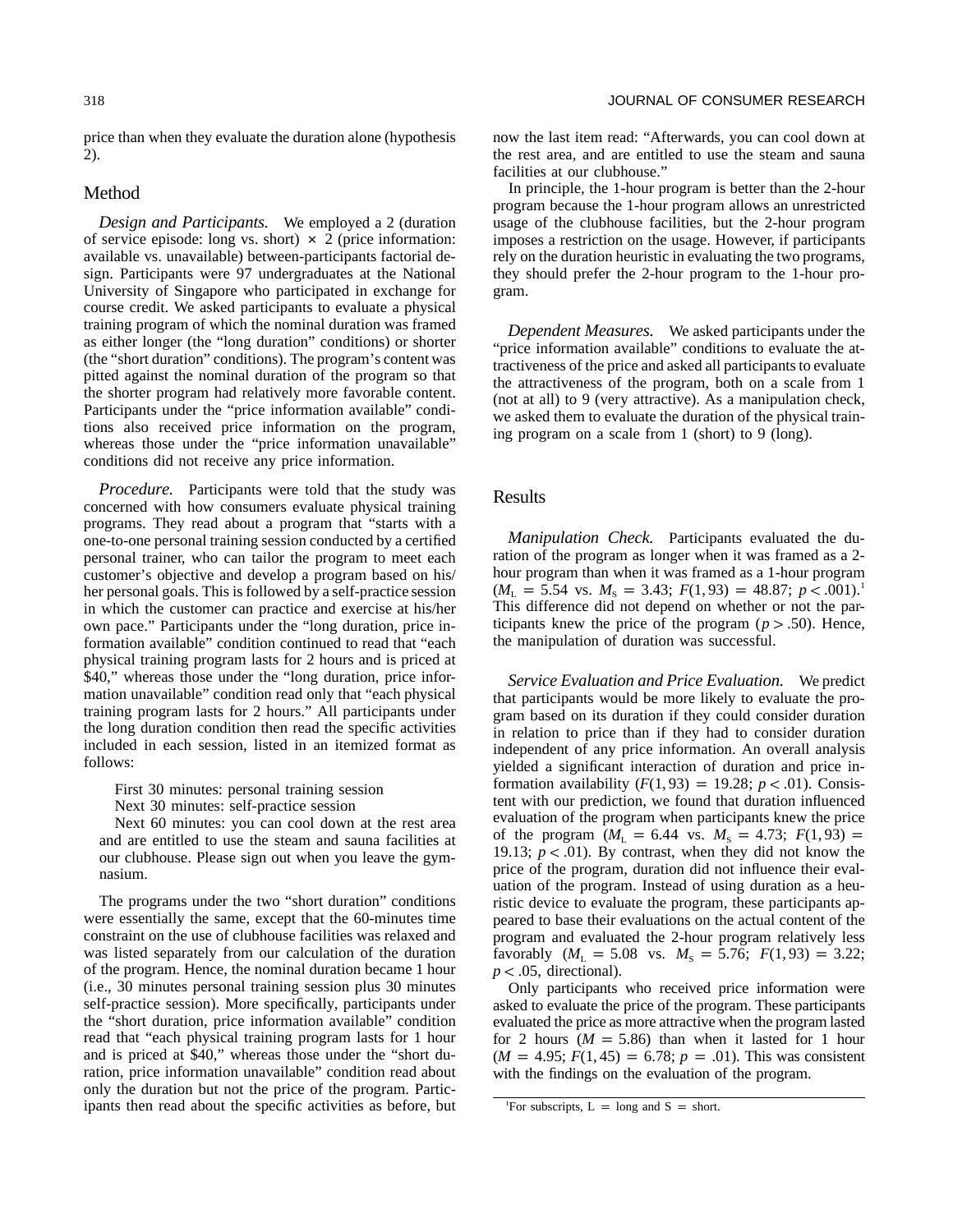#### THE DURATION HEURISTIC 319

# **Discussion**

This experiment demonstrated consumers' use of the duration heuristic in service evaluation. More specifically, the influence of duration on service evaluation was more apparent when participants knew both the duration and the price of the service but was moderated in the absence of price information. However, two issues remained unclear. First, when price information was absent, why did duration not have an impact on evaluation? We propose that the underlying reason relates to the evaluability of duration. If this is the case, when duration is made evaluable, we should see a stronger heuristic role for duration even when price information is absent. We test this prediction in experiment 2. The second issue was the question that when price information was shown, what was the mechanism through which the moderating effect of price occurred? We believe that the role of price as a moderator comes from the evaluability of the duration-to-cost ratio. We test this in experiment 3.

# **EXPERIMENT 2**

The first objective of this experiment was to test the moderating role of evaluability. To do so, we examined the way in which the effect of duration on evaluation changes as a function of duration evaluability. We again employed a physical training program as the service context, but this time we measured participants' experience of working out. Presumably, participants who had never worked out before would find duration difficult to evaluate, because they would not know how much they could achieve in a particular duration of physical training. We expected the low evaluability of duration to moderate the effect of duration on evaluation. By contrast, participants who worked out regularly should find duration easy to evaluate because they had some experience-based knowledge of physical training. In this case, the effect of duration should reappear.

The second objective of this experiment was to show that duration, when used, serves as a heuristic cue to simplify evaluations rather than as a diagnostic informational input for evaluation. Previous research on heuristics suggests that heuristics are generally used as a mental shortcut to simplify evaluations when individuals are not motivated to process information (see Liberman [2001] for a review). We therefore manipulated participants' motivation to process information about the content of the physical training programs. If duration was considered as a heuristic cue to simplify evaluations, only low-motivation participants would use it as a basis for evaluation. As motivation increases, we expect it to play a smaller role in evaluation.

These two points together suggest an interaction effect among motivation, experience, and duration on service evaluation. Specifically, experienced participants with low motivation to make an accurate evaluation would be most likely to use the duration heuristic in evaluations.

# Design and Participants

This experiment has a 2 (duration: long vs. short)  $\times$  2 (motivation: high motivation vs. low motivation)  $\times$  2 (experience: high vs. low) between-participants factorial design. One hundred and ninety-three undergraduates at the National University of Singapore participated in the experiment in exchange for course credits. They were randomly assigned to one of the eight experimental conditions.

### Independent Measures and Manipulations

*Experience.* We asked participants to indicate whether they (*a*) exercise in a gymnasium on a regular basis, (*b*) used to exercise in a gymnasium on a regular basis but no longer do so, or (*c*) had never exercised regularly. We also included a self-elicited measure of experience in the questionnaire, which asked participants to indicate how well they know physical training programs on a scale from 1 (not at all) to 9 (very well).

*Manipulation of Motivation.* Participants in the "lowmotivation" conditions were told that a fitness club would soon open its branches in a number of [listed] cities. These cities did not include the city in which the participants lived. We expected these participants to find this task irrelevant and, consequently, to be less careful in evaluating the program's content. By contrast, participants in the "high-motivation" conditions lived in one of the target cities and were told that by participating, they had a chance to win a package of physical training programs. We expected that this would make the evaluation of physical training programs self-relevant and increase motivation (see Celsi and Olson [1988] for a similar manipulation).

*Manipulation of Duration.* The same two physical training programs used in experiment 1 were used here. To reiterate, a physical training program was framed either as a 1-hour or a 2-hour program, and the favorableness of the program's content was pitted against the duration of the program so that the shorter program had a relatively more favorable content.

*Dependent Measures and Manipulation Checks.* After reading the information on the program, participants evaluated it on a nine-point scale ranging from 1 (not good at all) to 9 (very good). On the next page, they evaluated the duration of the program on a scale from 1 (short) to 9 (long). They also indicated how well they know physical training programs, on a scale from 1 (not at all) to 9 (very well). Finally, they responded to a motivation measure by indicating the extent to which they have considered the information on the physical training program very carefully, on a scale from 1 (not at all) to 9 (very much).

#### Results

*Experience.* Among the 193 participants, 86 either exercised regularly in the present  $(n = 29)$  or in the recent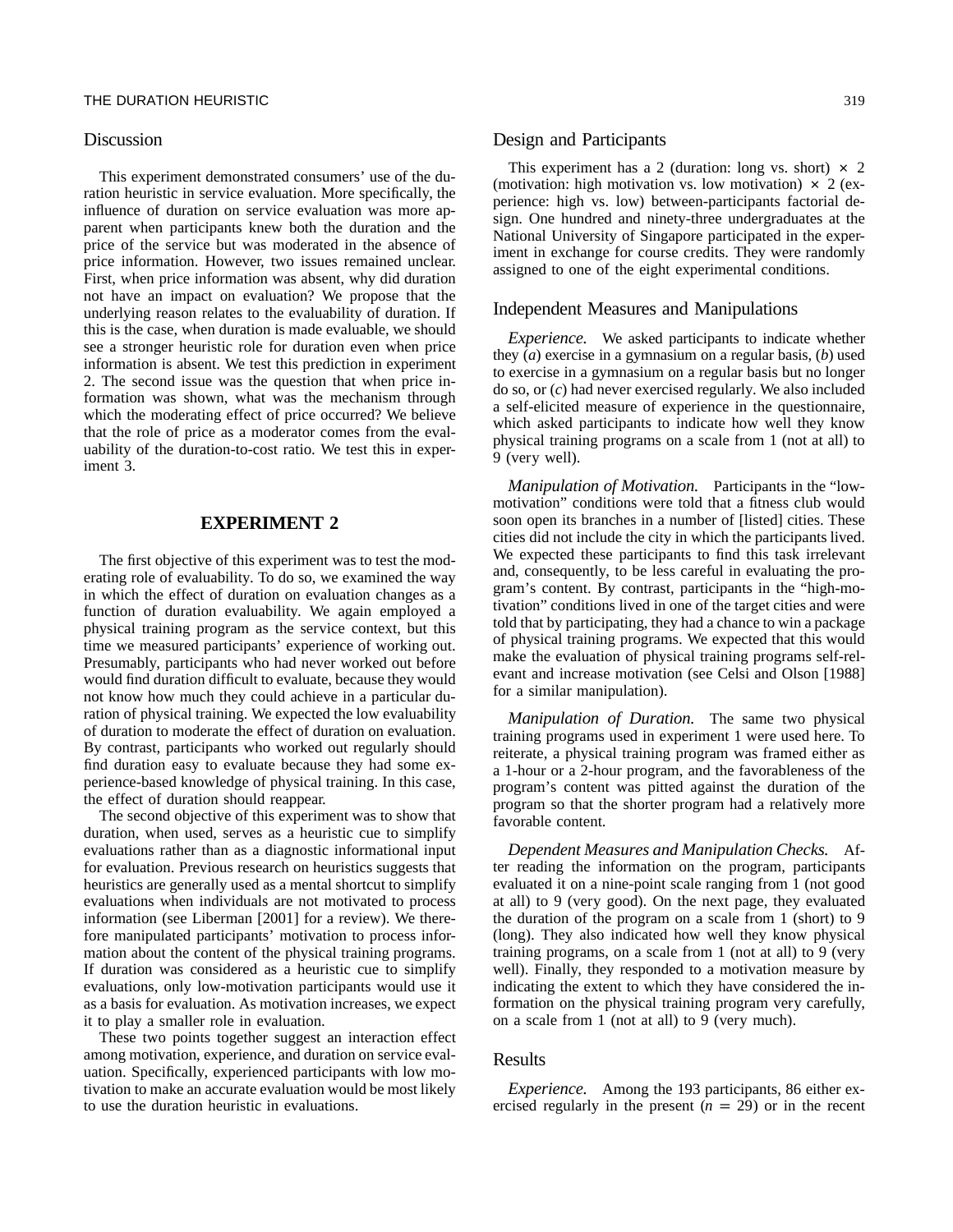| ABL'<br>I |  |
|-----------|--|
|-----------|--|

|                | High experience |                | Low experience  |                |
|----------------|-----------------|----------------|-----------------|----------------|
|                | High motivation | Low motivation | High motivation | Low motivation |
| Long duration  | 6.30            | 7.16           | 6.00            | 6.86           |
| Short duration | 7.09            | 5.86           | 6.56            | 6.63           |

past ( $n = 57$ ); while 107 never exercised in a gym regularly. The self-elicited measure of experience showed that the first set of participants did not differ in terms of their reported knowledge of physical training programs ( $M<sub>E</sub> = 5.38$  and  $M_{\text{UTE}} = 5.12$ .<sup>2</sup> An analysis of the evaluation data also showed that their evaluations of the program did not differ from each other ( $M_E = 6.76$  and  $M_{UTE} = 6.51$ ;  $p > .50$ ). Therefore, the two groups were pooled together for subsequent analyses and will be referred to as "high-experience" participants. These participants perceived themselves as more knowledgeable about physical training programs  $(M = 5.21)$  than the low-experience participants  $(M = 5.21)$ 3.57;  $F(1, 185) = 39.29$ ;  $p < .001$ ). This difference did not depend on any other experimental factors  $(F's < 1)$ .

*Manipulation Checks.* Participants perceived the duration of the program as longer when it was framed as a 2 hour program than when it was framed as a 1-hour program  $(M_L = 4.76 \text{ vs. } M_s = 3.47; F(1, 185) = 30.74; p < .001;$ none of the interactions with other factors were statistically significant). High-motivation participants indicated that they were relatively more careful in evaluating the information on the training program ( $M_{HM} = 6.17$  vs.  $M_{LM} = 5.35$ ;  $F(1, 185) = 9.03$ ;  $p < .01$ ; none of the interactions with other factors were significant).<sup>3</sup> Hence, manipulations of duration and motivation were both successful.

*Service Evaluation.* We analyzed the evaluation data as a function of duration, experience, and motivation (see table 1). Although the three-way interaction was not significant  $(F(1, 185) = 2.03; p = .16)$ , planned contrasts provided support for our predictions. To reiterate, we predicted that only high-experience participants would be able to use the duration heuristic, but they would use it as a basis for evaluation only when they were not motivated to form an accurate evaluation. Consistent with this prediction, high-experience participants with low motivation had a more favorable evaluation of the program when it was longer  $(M = 7.16)$  than when it was shorter  $(M = 5.86; F(1, 185) = 6.84; p =$ .01). However, under high motivation, they evaluated the shorter (more attractive) program more favorably than the longer (less attractive) program ( $M<sub>s</sub> = 7.09$  vs.  $M<sub>L</sub> = 6.30$ ;  $F(1, 185) = 2.86$ ;  $p < .05$ , directional).

By contrast, we expected low-experience participants to find duration difficult to evaluate. Therefore, they were unlikely to use it as a basis for evaluation even when they were unmotivated to make an accurate evaluation. Consistent with this prediction, low-experience participants' evaluations did not differ as a function of the program's nominal duration ( $M<sub>L</sub> = 6.43$  and  $M<sub>S</sub> = 6.60$ ;  $F < 1$ ). This was the case for both high-motivation ( $M<sub>L</sub> = 6.00$  and  $M<sub>S</sub> = 6.56$ ;  $F(1, 185) = 1.56$ ;  $p > .20$ ) and low-motivation participants  $(M<sub>L</sub> = 6.86$  and  $M<sub>S</sub> = 6.63$ ;  $F < 1$ ).

## Discussion

In experiment 1, we found that when the price information of the physical training program was absent, the impact of duration on service evaluation was minimal. We attributed the null effect of duration on evaluation to the low evaluability of duration; that is, because participants in experiment 1 found duration difficult to evaluate, they were unable to use it as a basis for evaluations. We replicated this finding in experiment 2 with low-experience participants, for whom duration was truly low in evaluability. However, when participants had some experience-based knowledge of physical training, the heuristic role of duration reappeared. Therefore, findings of this experiment provided support to our proposition that the use of the duration heuristic in evaluation is moderated by the evaluability of duration.

Further, the effect of motivation on the duration heuristic provided evidence that these participants had used duration as a heuristic cue to simplify their evaluations rather than as a piece of diagnostic information in their evaluations. That is, if they had used duration as a piece of diagnostic information, they should have used it when they were motivated to form an optimal evaluation. However, our finding showed that duration was used as a basis for evaluation only when participants were low in motivation.

#### **EXPERIMENT 3**

In experiment 1, we showed that price facilitates the use of duration as a basis for service evaluations. The purpose of this experiment was to verify that the facilitative effect came from the evaluability of duration-to-cost ratio. In experiment 1, we manipulated the possibility of evaluating duration in relation to price by making the price information either available or unavailable to participants. In the present experiment, we kept the availability of price information constant across experimental conditions but blurred the ratio

<sup>&</sup>lt;sup>2</sup>For subscripts,  $E =$  exercise and UTE = used to exercise.

<sup>&</sup>lt;sup>3</sup>For subscripts, HM = high motivation and LM = low motivation.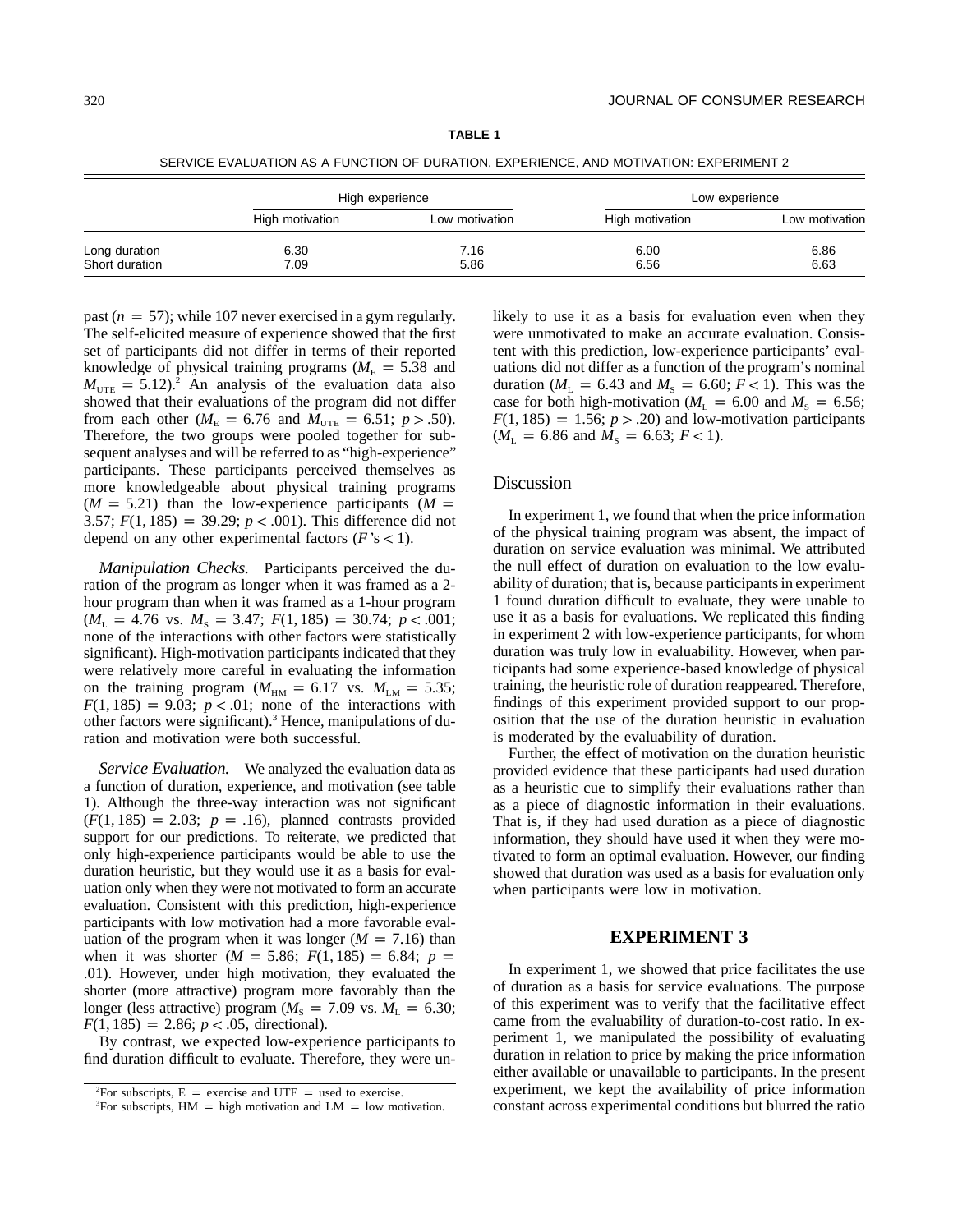calculation by making the one-to-one relationship between price and duration ambiguous.

We again employed physical training as the service context. The one-to-one relationship between the price and duration of a physical training program was made ambiguous by bundling four programs together as a package and pricing the package as a whole. Previous research on price bundling suggests that, when multiple products are sold together at a bundled price, consumers perceive a greater ambiguity as to the cost of each particular product (Soman and Gourville 2001). In Soman and Gourville's paper, participants considered purchasing four ski tickets, each at a price of \$40, versus four tickets as a bundle in the format of a 4-day pass at a price of \$160. They found that when the tickets were sold individually, participants could unambiguously identify a one-to-one relationship between the cost (\$40) and the benefit (a day of skiing) of each ticket. In this case, they were very sensitive to what they have paid for each ticket and felt pain to forgo any of the tickets. However, when the tickets were sold in a bundle, the association between the cost and the benefit of each ticket became more ambiguous and the cost for each ticket was open to interpretation. These authors showed that although the actual cost of skiing on any given day was \$40 in both cases, the perceived cost of skiing on any given day was more ambiguous when the tickets were sold as a bundle than when they were sold individually.

Although Soman and Gourville's (2001) research addresses the influence of price bundling on the decision to consume what consumers have paid for, their findings on the mechanism of price bundling have implications to our experiment. We applied price bundling as a mechanism to manipulate the ambiguity of the one-to-one relationship between price and duration. Specifically, we asked some participants to consider buying a monthly pass costing \$160 that would entitle them to participate in four training programs (ambiguous price), whereas others were asked to consider buying four programs individually, each at \$40 (unambiguous price). If participants use duration as a basis for evaluation without relating it to price, the influence of duration on evaluations should not depend on whether the programs are priced as a bundle or individually. By contrast, if evaluation of duration is made in relation to price, the ability to attach an unambiguous price tag should be a prerequisite for this evaluation. Hence, we expect the influence of duration on evaluation to be more apparent when the programs are sold individually than when they are sold as a bundle.

*Design and Participants.* This study employed a 2 (duration: long vs. short)  $\times$  2 (bundling: bundled vs. unbundled) between-participants factorial design. Participants were 100 undergraduates at the University of Toronto who were randomly assigned to one of the four experimental conditions.

*Stimulus Materials.* We presented participants with a physical training program scenario similar to that employed in experiment 1. That is, the program was either framed as a 1-hour program (under the "short-duration" conditions) or a 2-hour program (under the "long-duration" conditions). Participants considered a case in which a consumer has to purchase a minimum of four programs each time, as opposed to one program at a time in experiment 1. We framed the four programs as either an unbundled purchase or a bundled purchase. More specifically, we told participants under the "unbundled" conditions that, "for the sake of ticketing efficiency, customers have to buy a minimum of four tickets each time (one ticket for one program), and a price of \$40 is charged for each ticket (i.e., a total of \$160 for four tickets). Each ticket is valid for one month after the date of issuance." By contrast, we told participants under the "bundled" conditions that they "have to buy a 1-month pass to join the program" and that "each pass enables the pass holder to participate in up to four physical training programs. Each monthly pass is valid for 1 month after the date of issuance, and a price of \$160 is charged."

After participants had gone through the scenarios, we asked them to evaluate the attractiveness of the program's price (referred to as "price evaluation" hereafter) and then the attractiveness of the program (referred to as "service evaluation" hereafter), each on a scale from 1 (not at all) to 9 (very much). To check our manipulation of duration, we also asked them to evaluate the time duration of the program on a scale from 1 (short) to 9 (long).

# Results

*Manipulation Check.* Participants evaluated the duration of a program as longer when it was framed as a 2 hour program ( $M = 6.04$ ) than when it was framed as a 1hour program ( $M = 3.61$ ;  $F(1, 96) = 151.89$ ;  $p < .01$ ). This difference did not depend on whether the programs were priced individually ( $M_L = 6.07$  vs.  $M_s = 3.58$ ) or as a bundle ( $M_L = 6.00$  vs.  $M_S = 3.63$ ;  $F < 1$ ;  $p > .50$ ).

*Price Evaluation and Service Evaluation.* We predicted that duration would have a stronger impact on evaluation when the programs were priced individually than when they were priced as a bundle in the form of a monthly pass. Our findings were consistent with this prediction. An analysis of service evaluation data yielded a significant interaction of duration and price bundling  $(F(1, 96) = 6.03)$ ;  $p < .05$ ), and an analysis of price evaluation data also yielded a significant interaction of duration and price bundling  $(F(1, 96) = 3.85; p = .05)$ . The means for service evaluation and price evaluation are shown in table 2. When the programs were priced individually, participants evaluated the programs as more attractive when the duration was framed as longer ( $M = 6.74$ ) than than when it was framed as shorter  $(M = 4.88;$  difference  $= 1.86;$   $F(1, 96) =$ 28.54;  $p < .01$ ). However, the effect of duration on evaluations became weaker when the programs were priced as a bundle  $(M_L = 5.60$  and  $M_S = 4.96$ ; difference = 0.64;  $F(1, 96) = 3.25$ ;  $p = .07$ ). The difference between the two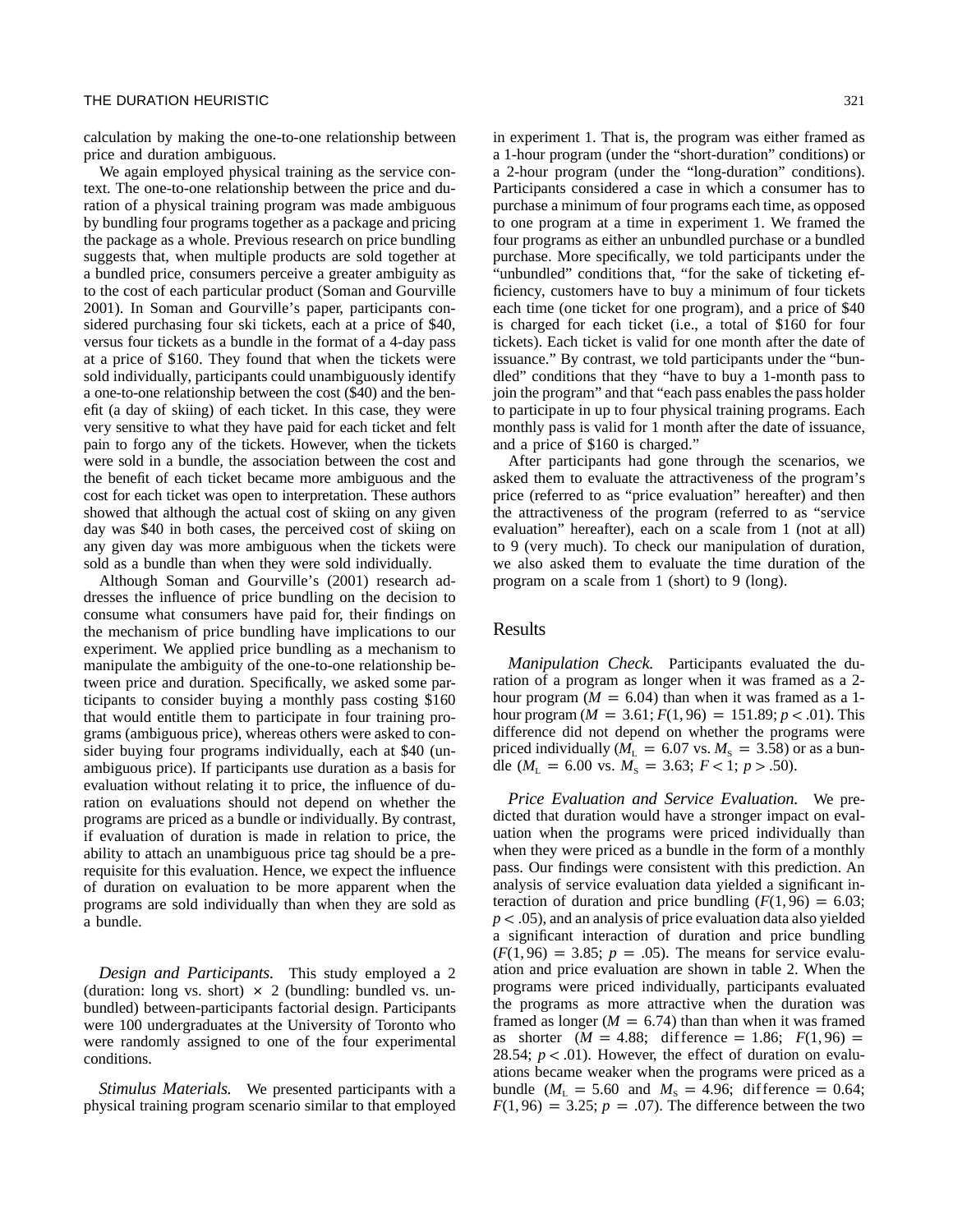#### **TABLE 2**

SERVICE EVALUATION AND PRICE EVALUATION AS A FUNCTION OF DURATION AND PRICE BUNDLING: EXPERIMENT 3

|                                                      | Service evaluation  |                      | Price evaluation   |                      |
|------------------------------------------------------|---------------------|----------------------|--------------------|----------------------|
|                                                      | <b>Bundled</b>      | Unbundled            | <b>Bundled</b>     | Unbundled            |
| Long duration<br>Short duration<br><b>Difference</b> | 5.60<br>4.96<br>.64 | 6.74<br>4.88<br>1.86 | 5.40<br>4.96<br>44 | 6.22<br>4.71<br>1.51 |

contrasts was statistically significant (interaction contrast:  $F(1, 96) = 6.03; p = .02$ .

Findings on price evaluation showed the same pattern. When the programs were priced individually, participants evaluated the price more favorably when the duration was framed as longer ( $M = 6.22$ ) than when it was framed as shorter ( $M = 4.71$ ;  $F(1, 96) = 15.65$ ;  $p < .01$ ). However, when the programs were charged a bundled price, price evaluations did not differ as a function of duration  $(M_L =$ 5.40 and  $M_s = 4.96$ ;  $F(1, 96) = 1.28$ ;  $p = .26$ ). The difference between these two contrasts was statistically significant (interaction contrast:  $F(1, 96) = 3.85$ ;  $p = .05$ ). These findings suggested that the tendency to use duration as a basis for evaluation was stronger when duration was considered in relation to price than when it was not.

# Discussion

The results of experiment 3, together with those of experiment 1, suggest that price information can facilitate the use of duration in service evaluations and that the facilitative effect comes from the evaluability of the duration-to-price ratio of a service. Note that when participants evaluated duration in relation to price, duration influenced their evaluation of not only the price but also their evaluation of the training program's attractiveness. This implies that participants took the program's price into account when they evaluated the program's attractiveness. However, it was unclear whether they did so automatically or only when they were prompted to report their price evaluation before they evaluated the program's overall attractiveness. To distinguish between these possibilities, we conducted a follow-up study with only the "price unbundled" conditions, asking participants to evaluate the attractiveness of the program before they evaluated the price of the program. An effect of duration was still found on program evaluation  $(M<sub>L</sub> = 6.54)$ vs.  $M<sub>s</sub> = 5.13$ ) and price evaluation (6.34 vs. 4.95), replicating the findings of the main study. This suggests that when participants received both price and duration information of a service, they automatically paired up the two quantities and used them in the evaluations.

For most physical training programs, such as the ones we employed as stimuli in experiments 1–3, there is a positive relationship between the duration and the effectiveness of a program. That is, if consumers participate in a program that lasts for a longer time, they generally will end up achieving more. The duration heuristic is a reasonably functional cue (Hogarth 1981) for inferring the value of a service when there is a positive relationship between duration and value. However, as discussed earlier, there are services in which a short duration is valuable in itself. If consumers apply the duration heuristic to evaluate these services, the heuristic will backfire. Experiment 4 examined such a case.

# **EXPERIMENT 4**

## **Overview**

We employed a locksmith scenario in this experiment. In general, consumers who want a lock to be opened should presumably evaluate a lock-picking service more favorably if it is efficient (lasts for a short duration) than if it is inefficient (lasts for a long duration). However, if consumers rely on the duration heuristic in evaluating the service, they may judge an inefficient service more favorably than an efficient service. If they later use these judgments as a basis for evaluating the price of the service, they may evaluate a given price more favorably when the service is inefficient than when it is efficient.

To test our prediction, we manipulated the duration of the service (long vs. short) and asked participants to evaluate the service's price and efficiency. Half of the participants were asked to evaluate its efficiency first, followed by its price. They were basically prompted to consider efficiency as a criterion for evaluation. Thus, we expected them to judge the price more favorably when the duration was shorter rather than longer. By contrast, other participants were asked to evaluate the service's price first, followed by its efficiency. Because they were not prompted to consider efficiency as a criterion for evaluation, we expected them to be more likely to base their price evaluations on duration. As such, they would evaluate the price more favorably when the service lasts for a longer duration (vs. a shorter duration, i.e., when the service was inefficient rather than efficient).

*Design and Participants.* Participants were 100 students at the University of Toronto who participated in a series of studies and were compensated with cash. They were randomly assigned to one condition in a 2 (duration: long vs. short)  $\times$  2 (evaluation order: price-efficiency order vs. efficiency-price order) between-participants factorial design.

*Stimulus Materials.* Participants under the short-duration conditions were asked to imagine that they had locked themselves out of their apartment. "You call up a locksmith to unlock the door for you. It takes 5 minutes for the locksmith to get the job done, and he charges you \$25." The scenario participants read under the long-duration conditions was exactly the same, except that it took 20 minutes for the locksmith to open the lock.

After participants had gone through the scenario, we asked them to evaluate the service. Those under the "priceefficiency" conditions first evaluated the reasonableness of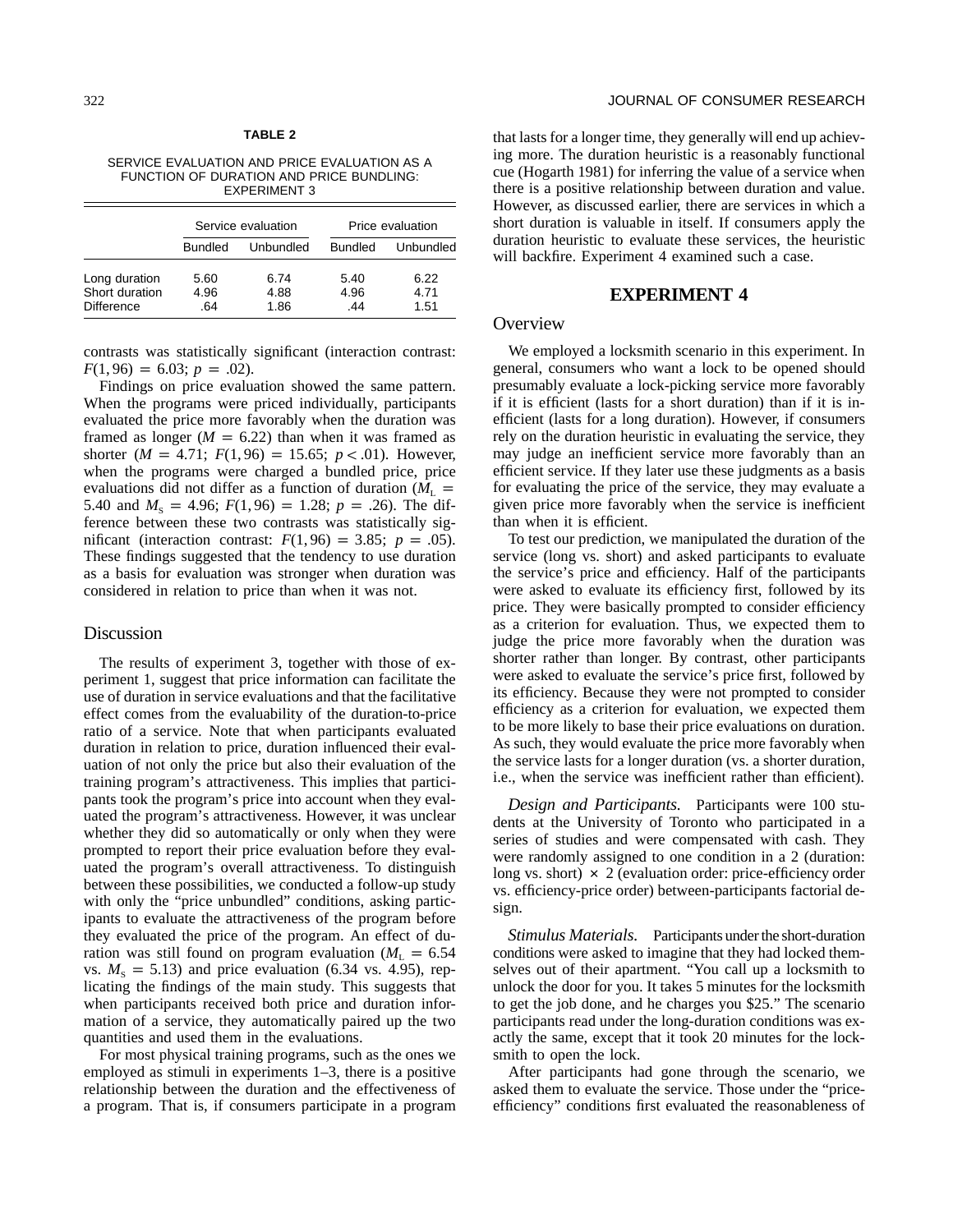the price charged for the service  $(1 = not at all; 9 =$ very reasonable), followed by the efficiency of the service  $(1 = \text{not at all}; 9 = \text{very efficient})$ . By contrast, participants under the "efficiency-price" conditions evaluated the service's efficiency first, followed by the service's price. All participants then judged "the duration of the time it took for the locksmith to unlock the door"  $(1 = short; 9 =$ long) and "how difficult is it for the locksmith to unlock the door"  $(1 = not difficult; 9 = very difficult).$ 

## Results

*Manipulation Check.* Participants judged the duration of the service as shorter when it lasted for 5 minutes  $(M<sub>s</sub> = 3.64)$  than when it lasted for 20 minutes  $(M<sub>L</sub> =$ 6.12;  $F(1, 96) = 107.15$ ;  $p < .01$ ). They also evaluated the service as more efficient in the former case than in the latter case  $(M_s = 5.98$  vs.  $M_t = 4.22$ ;  $F(1, 96) = 54.86$ ;  $p <$ .01). These differences did not depend on whether efficiency was judged before or after price. In either case, the twoway interaction of duration and evaluation order was not significant  $(F < 1; p > .50)$ .

*Price Evaluation.* An overall analysis of the price evaluation data yielded an interaction of duration and evaluation order  $(F(1, 96) = 10.40; p < .01)$ . When participants judged efficiency before price, they judged the price as more reasonable when the service was more efficient (i.e., lasted for a shorter duration;  $M<sub>s</sub> = 5.60$ ) than when it was less efficient (i.e., lasted for a longer duration;  $M<sub>L</sub> = 4.88$ ;  $F(1, 96) = 2.92$ ;  $p < .05$ , directional). When price was judged first, however, participants did not seem to take efficiency into consideration in making their price evaluations. They evaluated the price as more reasonable when the service lasted for a longer duration ( $M = 5.88$ ) than when it lasted for a shorter duration  $(M = 4.68; F(1, 96) = 8.12;$  $p < .01$ ), replicating the findings of experiment 1 and 3. This finding is important in light of the fact that participants had always judged the service as more efficient when it lasted for a shorter duration (as shown in the manipulated check), but efficiency had relatively little impact on price evaluations when it was not explicitly called to participants' attention.

However, we could explain the findings alternatively as follows. That is, under the "long-duration" conditions, participants might have attributed the long service time to the complexity of the lock rather than to the inefficiency of the service. By the same token, under the "short-duration" conditions, participants might have attributed the short service time to the simplicity of the lock rather than to the locksmith's efficiency in opening the lock. If this is the case, it is reasonable to judge the price for the long (short) duration service as more (less) reasonable, because the lock was difficult (easy) to open. However, our data show that participants did not perceive the lock to be more or less difficult to open when the duration varied ( $M<sub>L</sub> = 4.64$  and  $M<sub>S</sub> =$ 4.74; this difference did not depend on evaluation order). Therefore, this alternative explanation does not seem viable.

# **FIELD STUDY**

The design of the field study was the same as that of experiment 4. This study was conducted in a midsized town in the state of Illinois in collaboration with a hardware store. This store offered a locksmith service where consumers who had locked themselves out of their homes or offices called in. The store employed two locksmiths who were dedicated for these jobs. In the particular period of time in which the study was done, they had no capacity constraints and hence were willing to cooperate with us to generate lock-picking services of different durations in exchange for our help on other aspects of their business. The locksmiths kept track of how long it took them to get the job done and asked the customer to fill out a very short survey. The charge for opening a lock was \$35.

The locksmiths reported that unless they encountered any unusual problem due to the complexity of the lock, the time taken to open a lock ranged from 5 to 15 minutes. Locks could be opened in as little as 5 minutes when the locksmiths were prepared to start work as soon as they arrived and were intensely focused on the task. However, in some cases when they needed to sort out their tools upon arrival and were not under any time pressure, they took as much as 15 minutes. We asked them to provide their services as usual but to report to us situations in which the duration of the service was approximately either 5 minutes (short-duration condition) or approximately 15 minutes (long-duration condition). Given the fact that this was a field study, it was difficult to establish a tight control over how long the actual episode took, but time records show that the average durations were clustered around 5 minutes (range: 4–8 minutes) and 15 minutes (range: 14–18 minutes) for the two conditions, respectively. We only used data from actual service episodes in which the locksmith did not have any unusual problems due to the complexity of the lock.

At the end of the service, the locksmith collected the payment and requested customers to spend a minute answering a simple survey for the store. All customers in our data complied with the request. One version of the survey ("price" condition) asked customers only one question: to evaluate how reasonable the price charged for the service was (1 = not at all; 9 = very reasonable). In a second version, customers in "efficiency-price" conditions evaluated the service's efficiency first ( $1 =$  not at all;  $9 =$  very efficient), followed by the service's price.

The hardware store provided us with 64 responses. The findings replicate those from the lab experiment. That is, for consumers who had evaluated efficiency before they evaluated price, they rated the price as more reasonable when the service took a shorter time  $(M = 6.13)$  than when it took a longer time ( $M = 3.43$ ;  $F(1, 60) = 18.03$ ;  $p <$ .01). Thus, they appeared to use efficiency as a criterion for evaluations. However, those who evaluated only the price of the service apparently did not take efficiency into consideration and made their evaluations based on the duration heuristic. They evaluated the price as more reasonable when the service took a longer time ( $M = 5.81$ ) than when it took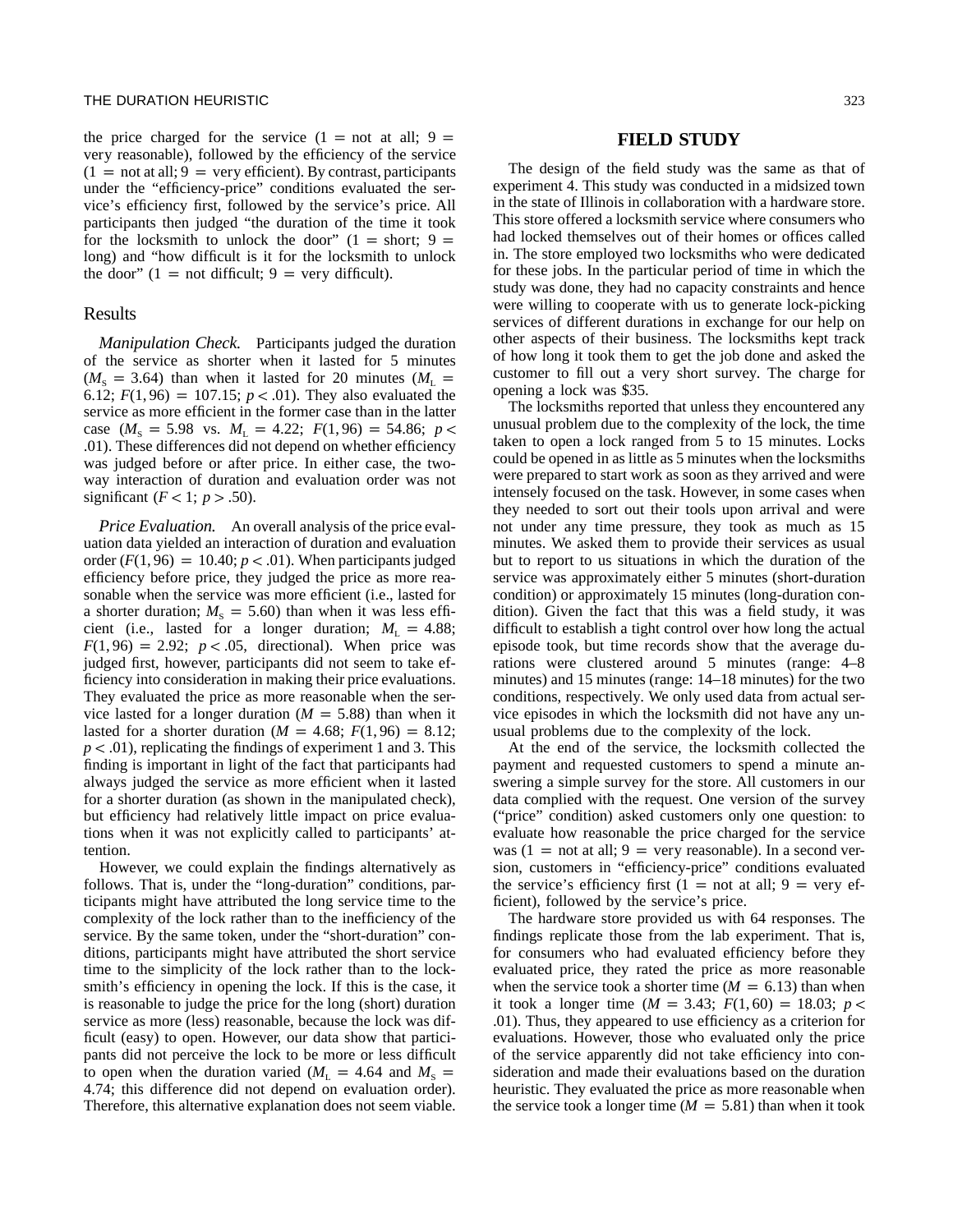a shorter time  $(M = 4.17; F(1, 60) = 5.23; p < .05)$ . The interaction between duration and question order was significant  $(F(1, 60) = 20.50; p < .05)$ .

# **GENERAL DISCUSSION**

Across four experiments and a field study, we find support for a tendency to evaluate services based on their durations, and we label this as the duration heuristic. In experiment 1, we show that evaluations based on the duration heuristic deviate from content-based evaluations and that the impact of duration on evaluations is more apparent when duration is considered in relation to price than when it is evaluated alone. In experiment 2, we demonstrate that (low) duration evaluability moderates the effect of duration on service evaluations. In experiment 3, we suggest that price information can facilitate the use of duration in service evaluations by prompting consumers to evaluate the service's duration-toprice ratio. Then, in experiment 4, we document a situation in which the use of the duration heuristic backfires and leads to judgments that do not just deviate from, but are opposite of, an optimal judgment. Finally, the field study provides external validity for the duration heuristic by demonstrating its impact in a real-world consumer setting. Together, these experiments (*a*) provide demonstrations of the duration heuristic, (*b*) illustrate the biases that result as a consequence of its use, and (*c*) outline conditions under which consumers are likely to use the heuristic.

Is the use of the duration heuristic irrational? Our position is that, in general, the use of heuristics should not be regarded as irrational. In fact, Hogarth (1981) and others point out that human beings use heuristics because they are smart—they come up with shortcuts to simplify decisions that are less important so that they can spend more resources on decisions that are more important. Our point was to document and map the usage of the heuristic. We, of course, agree that the duration heuristic (like other heuristics) can lead to reasonably accurate evaluations in many cases.

Our findings are consistent with work on the accessibilitydiagnosticity framework (Higgins 1996; Lynch, Marmorstein, and Weigold 1988). For example, the findings of experiment 4 and the field study show that consumers use duration as a basis for evaluation, and they refrain from using it only when they are prompted to base their evaluations on other criteria (e.g., efficiency, as in the experiments). These findings suggest that duration is a highly accessible cue that consumers typically use in service evaluations. The findings of experiment 2 also suggest that consumers' use of the duration heuristic depends on how evaluable duration is, and hence how diagnostic it is, as a basis for evaluation. Because the duration heuristic is, to a certain extent, akin to the accessibility-diagnosticity framework, the framework could provide a theoretical basis for the understanding of consumers' use of the duration heuristic in service evaluations. However, it is also important to note that the accessibility-diagnosticity framework alone does not provide insights pertaining specifically to the duration heuristic. To attain the specificity, we draw theories from different literatures and apply them to understanding the duration heuristic. For example, theories on the inference process explain the logic behind the heuristic, the conceptualization of evaluability (Hsee 1996) helps to shed light on when consumers are likely or unlikely to use the heuristic, and, finally, the theory on transaction evaluation (Gourville 1998) explains the moderating role of price in the use of the duration heuristic.

## Limitations and Future Research

While our research presents evidence for the duration heuristic, it was not without limitations. One limitation is that we measured only price evaluation, but not service evaluation, in experiment 4 and the field study (unlike in the first three experiments, where we measured both price and service evaluations). As discussed earlier, we assumed that when both the price and the duration of a service are known to consumers, they serve as a basis for evaluating the service's economic value (see earlier discussion on consumers' evaluations of an option's economic value; Hsee 1999). Following this logic, we believe that price evaluation is more sensitive than service evaluation in detecting the influence of duration on the evaluation of economic value. Thus, we chose price evaluation as the key dependent variable in these experiments. However, we acknowledge that measuring service evaluation in these last two experiments would have resulted in a more compelling demonstration of our proposed effects (in line with the first three experiments).

Second, while we observe from the first experiment that participants tended to evaluate a service based on its content when they did not know the price of the service, it is inappropriate to conclude that consumers always use a service's content instead of its duration as a basis for evaluation when they do not know its price. More generally, which aspect of a service—content or duration—will be used as a basis for evaluation will depend on their relative diagnosticity and relative ease of use. In our experiment, the content of the program was used because it was interpretable and easy to understand. There could be other cases in which a service's content is too technical to understand and when duration is the only information about the service that consumers can understand. In this case, duration may still be used as a basis for evaluation. This is a calibration issue that we did not look into in the present research and is worthy of further investigation.

Another worthwhile research direction is to investigate the duration heuristic in relation to the placebo effect (Shiv, Carmon, and Ariely 2005). This research show that marketing actions (e.g., pricing) can alter the efficacy of a marketed product. For example, participants who consumed an energy drink purported to increase mental acuity that they purchased at a discounted price subsequently performed worse on a puzzle-solving task than did equivalent participants who purchased the same drink at its regular price. Shiv et al. further show that the placebo effect is mediated by participants' expectations of the drink's performance that is, when participants bought the drink at a discounted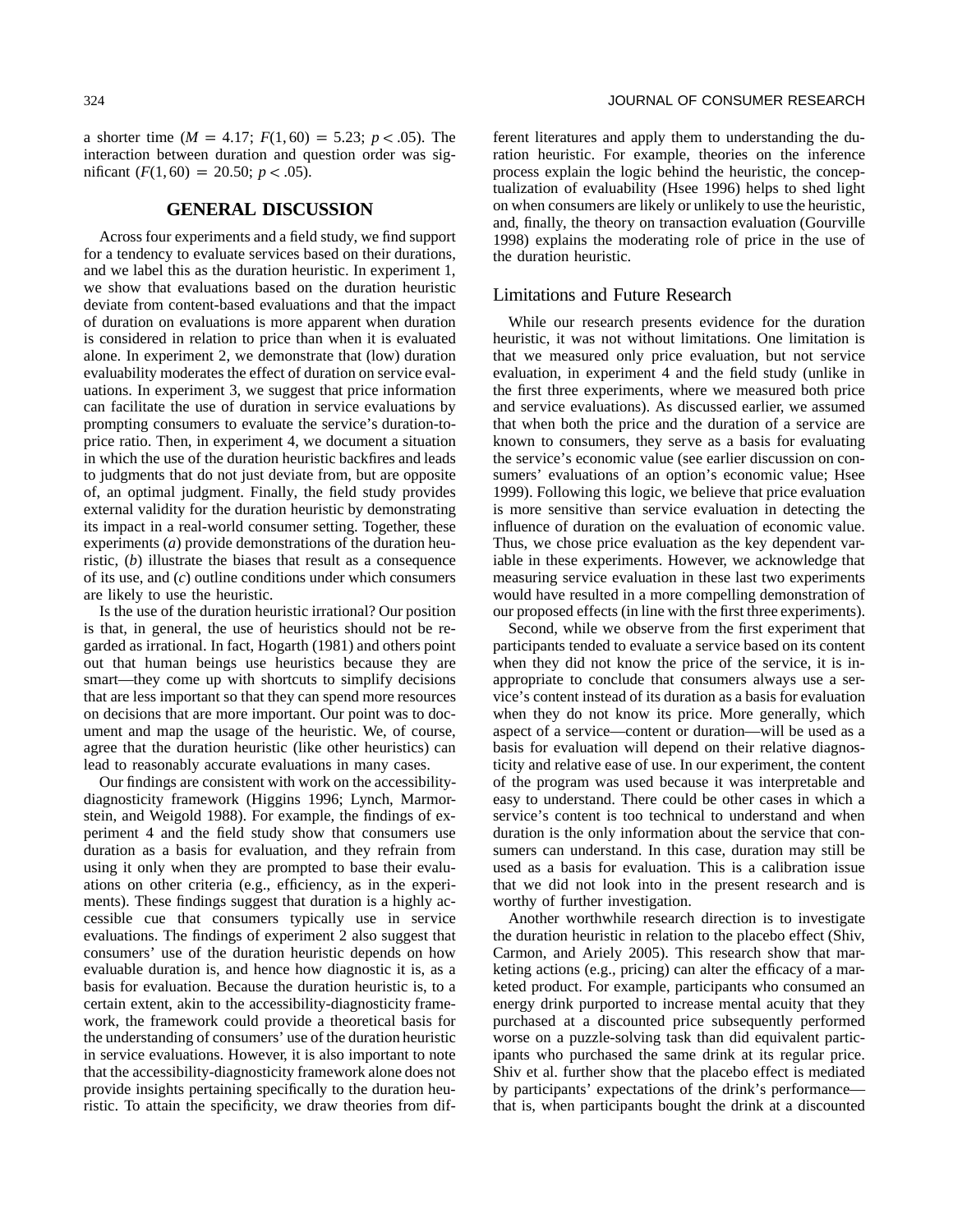#### THE DURATION HEURISTIC 325

(regular) price, they expected the drink to be less effective (more effective); consequently, they performed worse (better). We suspect that the duration of a service could also create a placebo effect on consumption experience. That is, when the service consumers consume (e.g., physical training program) has a longer duration, they may expect it to be more effective. This expectation then leads to a placebo effect—they may actually work out to make the service more effective. Further research could examine such a possibility and explore the scope of the effect.

## Managerial Implication

The current research has important implications for managing efficiency enhancement programs. To the extent that consumers evaluate services with a shorter duration less favorably than those with a longer duration, and that they do not always consider efficiency as a criterion for service evaluations, an organization's effort on efficiency enhancement may have an adverse impact on consumers' evaluations of the service. One of our acquaintances provided us with a real example that demonstrates how efficiency enhancement programs may have adverse effects. This person runs an organization in an Asian country that provides consultations to students who want to study abroad. They assist clients in a variety of ways, including searching for institutions that suit their needs, applying for student visas, and making accommodation arrangements, airport pickups, and course selections. Before this organization implemented an efficiency-enhancing program, clients had to go to the office in person, fill out and hand in a form with their needs and preferences, and then wait for the consultations. Clients typically had to wait for an hour or so for a consultation, and the consultation itself typically lasted 20 minutes. The company charged a standard rate for each consultation, and most clients found this price reasonable. Recently, they changed the procedure to a more efficient one in which clients filled out the personal particulars form online a day before they physically visited the office. The consultants, therefore, could gather the relevant information and prepare for the consultation without having the clients wait at the office. The price charged for the service remained unchanged. Presumably, consumers should appreciate this arrangement because it significantly reduced the duration. Most customers, however, now think that the price is unreasonable and that the company should reduce the price.

We suspect that these clients fell prey to a duration heuristic bias. We therefore advised this organization to make it explicit to its clients that this arrangement can actually improve the efficiency of their services and hence save the clients' time. Asking clients to focus on efficiency improved their evaluation. Marketers who plan to improve the efficiency of their services should, therefore, make it very explicit to their customers that the shorter duration of their services is an effort to improve the efficiency of their services.

While we suggest that our findings have implications for managerial decisions, we acknowledge that much remains to be done to attain the generalizability of our findings, because so far we have only tested our hypotheses in two types of scenarios—a physical training program and a locksmith service. We seek to generalize our findings across different domains in future research. For example, we can examine whether consumers infer the quality of professional consultation (e.g., investment consultation, doctor consultation, or even dental treatment) from its duration. Presumably, professional practitioners should be valued for their skillfulness, and the more skilful they are, the less time they need to disentangle and solve problems. However, if consumers infer service quality from duration, they would value a longer consultation more, and contradictions arise. As another example, we can examine whether consumers infer the effectiveness of a new technology from the time it takes to develop this technology. For example, suppose that company A claims that their research team has taken 10 years to develop a new technology, while company B's team claims that they have taken 3 years of research time to develop theirs. Consumers who use the duration heuristic in their evaluations may infer that company A's technology is more effective than company B's.

#### **REFERENCES**

- Celsi, Richard L. and Jerry C. Olson (1988), "The Role of Involvement in Attention and Comprehension Processes," *Journal of Consumer Research*, 15 (September), 210–24.
- Gourville, John T. (1998), "Pennies-a-Day: The Effect of Temporal Re-framing on Transaction Evaluation," *Journal of Consumer Research*, 24 (March), 395–408.
- Higgins, Tory (1996), "Knowledge Activation: Accessibility, Applicability and Salience," in *Social Psychology: Handbook of Basic Principles*, ed. Tory Higgins and Arie Kruglanskie, New York: Guilford, 133–67.
- Hogarth, Robin M. (1981), "Beyond Discrete Biases: Functional and Dysfunctional Aspects of Judgmental Heuristics," *Psychological Bulletin*, 90 (September), 197–217.
- Hsee, Christopher K. (1996), "The Evaluability Hypothesis: An Explanation of Preference Reversals between Joint and Separate Evaluations of Alternatives," *Organizational Behavior and Human Decision Processes*, 67 (September), 247–57.
- (1999), "Value Seeking and Prediction-Decision Inconsistency: Why Don't People Take What They Predict They'll Like the Most?" *Psychonomic Bulletin and Review*, 6 (4), 555–61.
- (2000), "Attribute Evaluability: Its Implications for Joint-Separate Evaluation Reversals and Beyond," in *Choices, Values, and Frames*, ed. Daniel Kahneman and Amos Tversky, Cambridge: Cambridge University Press, 543–63.
- Hsee, Christopher K., George F. Loewenstein, Sally Blount, and Max H. Bazerman (1999), "Preference Reversals between Joint and Separate Evaluations of Options: A Review and Theoretical Analysis," *Psychological Bulletin*, 125 (5), 576–90.
- Kahneman, Daniel and Amos Tversky (1972), "Subjective Probability: A Judgment of Representativeness," *Cognitive Psychology*, 3 (July), 430–54.
- ——— (1982), "The Simulation Heuristic," in *Judgments under Uncertainty: Heuristics and Biases*, ed. Daniel Kahneman,